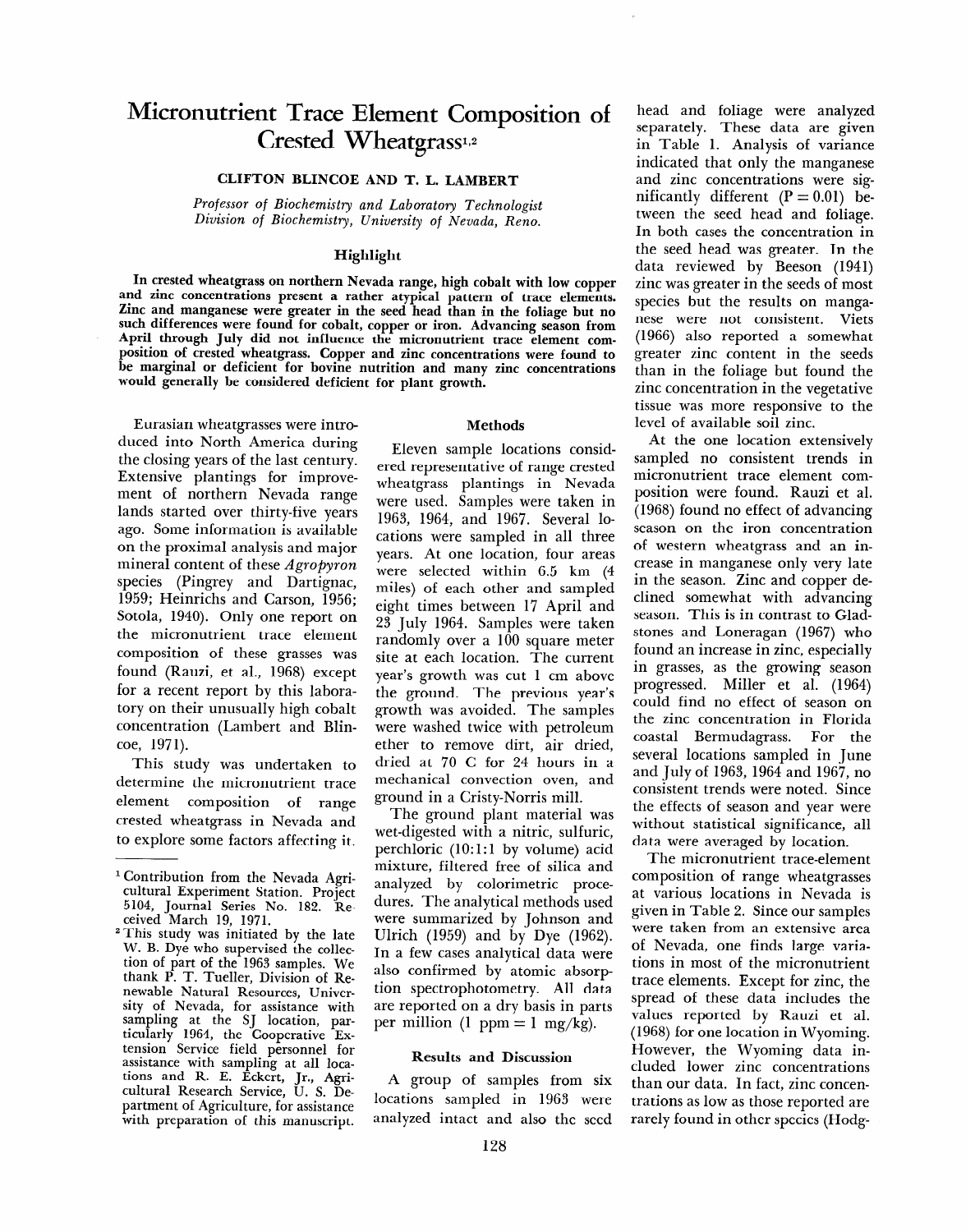| -------<br><i>rancondition trace element composition (ppm, ary basis)</i> or crested<br>wheatgrass separated fractions. |   |                    |                   |              |  |  |  |  |
|-------------------------------------------------------------------------------------------------------------------------|---|--------------------|-------------------|--------------|--|--|--|--|
| Element                                                                                                                 |   | Mean concentration |                   |              |  |  |  |  |
|                                                                                                                         | n | Intact<br>plant    | Stems &<br>leaves | Seed<br>head |  |  |  |  |
| Cobalt                                                                                                                  |   | 12.0               | 124               | l 2.8        |  |  |  |  |

**Table 1. Micronutrient trace element composition (ppm, dry basis) of crested** 

**\* Difference between parts of the plant statistically significant (P < .Ol).** 

Copper 4 2.1 2.1 **Iron 4 117 115 Manganese** 4 29.2 29.1\* **Molybdenum 4 2.4 2.4 Zinc** 5 13.0 6.1\*

**son** et al., 1962). Except for one location, our samples contained somewhat more copper than Rauzi et al. (1968) found. The anomalously high cobalt found was the subject of a separate report (Lambert and Blincoe, 1971). Aside from cobalt, all values reported here are within the range of concentrations found in other plant species. The zinc levels are, on the whole, low and those below 15 ppm would generally be considered deficient for normal plant growth (Hodgson et al., 1962). Zinc deficiency generally results in chlorosis and reduced growth rate and yield. Although usually associated with citrus and vegetable crops, zinc deficiencies have been reported in

grasses (Viets, 1966). All micronutrient trace elements other than cobalt, and zinc were within the range considered normal in other species.

**2.1 120 37.3" 2.4 17.7"** 

Since crested wheatgrass is used primarily as a range feed for cattle, Table 2 also indicates the adequacy of the concentrations found for livestock nutrition (Underwood 1962, 1966; Sanchelli, 1969). The copper concentrations at all locations were marginal or deficient in view of the molybdenum concentrations found. Molybdenum increases the copper requirement. At one location, copper would be severely deficient (0.08 ppm) especially since the molybdenum was 3.4 ppm. Zinc would be marginal or deficient at all locations. At least 20 ppm zinc

**Table 2. Micronutrient trace element composition (ppm, dry basis) of crested wheatgrass at several locations in northern Nevada.** 

| Location<br>number |                | Mean concentration |                   |     |      |                          |                   |  |
|--------------------|----------------|--------------------|-------------------|-----|------|--------------------------|-------------------|--|
|                    | County         | Co                 | Cu                | Fe  | Мn   | Mo                       | Zn                |  |
| $SJ-1$ *           | Elko (NE)      | 4.38               | 3.66 <sup>m</sup> | 434 | 52.8 | 1.40                     | 16.0 <sup>d</sup> |  |
| $SI-2*$            | Elko (NE)      | 4.74               | 3.79 <sup>m</sup> | 293 | 59.9 | 1.10                     | 15.6 <sup>d</sup> |  |
| $S_J - 3^*$        | Elko (NE)      | 6.63               | 4.23 <sup>m</sup> | 313 | 45.1 | 1.75                     | 14.9 <sup>d</sup> |  |
| $SI-4*$            | Elko (NE)      | 3.11               | 3.98 <sup>m</sup> | 355 | 51.3 | 2.14                     | 21.2 <sup>m</sup> |  |
| $S_J-5$            | $Elko$ (NE)    | 4.52               | 3.42 <sup>m</sup> |     | 46.1 | 0.84                     | 13.3 <sup>d</sup> |  |
| $KC**$             | Elko (NE)      | 9.52               | 4.52 <sup>m</sup> | 223 | 29.3 | 2.07                     | 16.5 <sup>d</sup> |  |
| $F^{**}$           | Elko (Central) | 7.58               | 4.98m             | 95  | 27.1 | 1.66                     | 12.4 <sup>d</sup> |  |
| $D-1$              | Elko (Central) | 0.83               | 4.00 <sup>m</sup> | 80  | 34.0 | 3.26                     | 23.9 <sup>m</sup> |  |
| $D-2**$            | Elko (Central) | 8.60               | 5.38m             | 273 | 26.3 | 2.39                     | 15.6 <sup>d</sup> |  |
| <b>WP</b>          | White Pine     | 23.1               |                   | 802 | 31.9 | $\overline{\phantom{a}}$ | 8.46d             |  |
| н                  | Humboldt       | 0.56               | 0.84d             | 180 | 19.3 | 3.42                     | 15.6 <sup>d</sup> |  |

**d Deficient (Underwood 1962, 1966).** 

**m Marginal (Underwood 1962, 1966).** 

**\* Average of 4 to 10 samples at these locations.** 

**\*\* Average of 2 samples at these location:** 

is necessary for grazing cattle and 46 ppm is probably adequate. This is in contrast with earlier reports that zinc deficiency symptoms in ruminants were not. observed at 5 or 10 ppm (Hodgson et al., 1962; Dye, 1962). Zinc deficiencies are more common in swine than in ruminants and are characterized by skin lesions and poor weight gain (Follis, 1966). Copper deficiency is well known in cattle, usually resulting from molybdenum toxicity. Several of the deficient copper and zinc concentrations were confirmed by atomic absorption spectrophotometry to minimize the possibility of analytical error.

# **Literature Cited**

- BEESON, K. C. 1941. The mineral composition of crops with particular reference to soils in which they were grown. U. S. Dep. Agr. Misc. Pub. 369. 164 p.
- DYE, W. B. 1962. A micronutrient survey of Nevada forage. Nevada Agr. Exp. Sta. Tech. Bull. 227. 67 p.
- FOLLIS, R. H., JR. 1966. The pathology of zinc deficiency, Ch. **7** *In*  (A. S. Prasad, Ed.), Zinc Metabolism. Charles C Thomas, Springfield, Ill. 465 p.
- GLADSTONES, J.S., AND J. F. LONERAGAN. 1967. Mineral elements in temperate crop and pasture plants. I. Zinc. Austr. J. Agr. Res. 18:427-46.
- HEINRICHS, D. H., AND R. E. CARSON. 1956. Chemical composition of nine grasses at six stages of development. Can. J. Agr. Sci. 36:95-106.
- HODGSON, J. F., R. M. LEACH, JR., AND W. H. ALLAWAY. 1962. Micronutrients in soils and plants in relation to animal nutrition. J. Agr. Food Chem. 10:171-4.
- JOHNSON, C. M., AND A. ULRICH. 1959. Analytical methods. Calif. Agr. Exp. Sta. Bull. 766. 78 p.
- LAMBERT, T., AND C. BLINCOE. 1971. High concentrations of cobalt in wheat-grasses. J. Sci. Food Agr. 20. wheat-grasses. J. Sci. Food Agr. 22:<br>8–9.  $M_{\text{max}}$  W. J., W. P. A., B. N.
- ILLER, W. J., W. E. ADAMS, R. IVOSS-BAUMER, R. A. McCREERY, AND H. F.<br>PERKINS. 1964. Zinc content of coastal bermudagnas as influenced coastal bellinuagiass as influenceu by frequency and season of harvest,<br>location and level of N and lime. Agron. J. 56: 198-201.  $P_{\text{B}}$   $N_{\text{C}}$   $R_{\text{D}}$   $R_{\text{D}}$
- $1950 E$ ,  $11. \text{G}$ ,  $\text{AND}$   $E$ . J. DURIIGNAC.